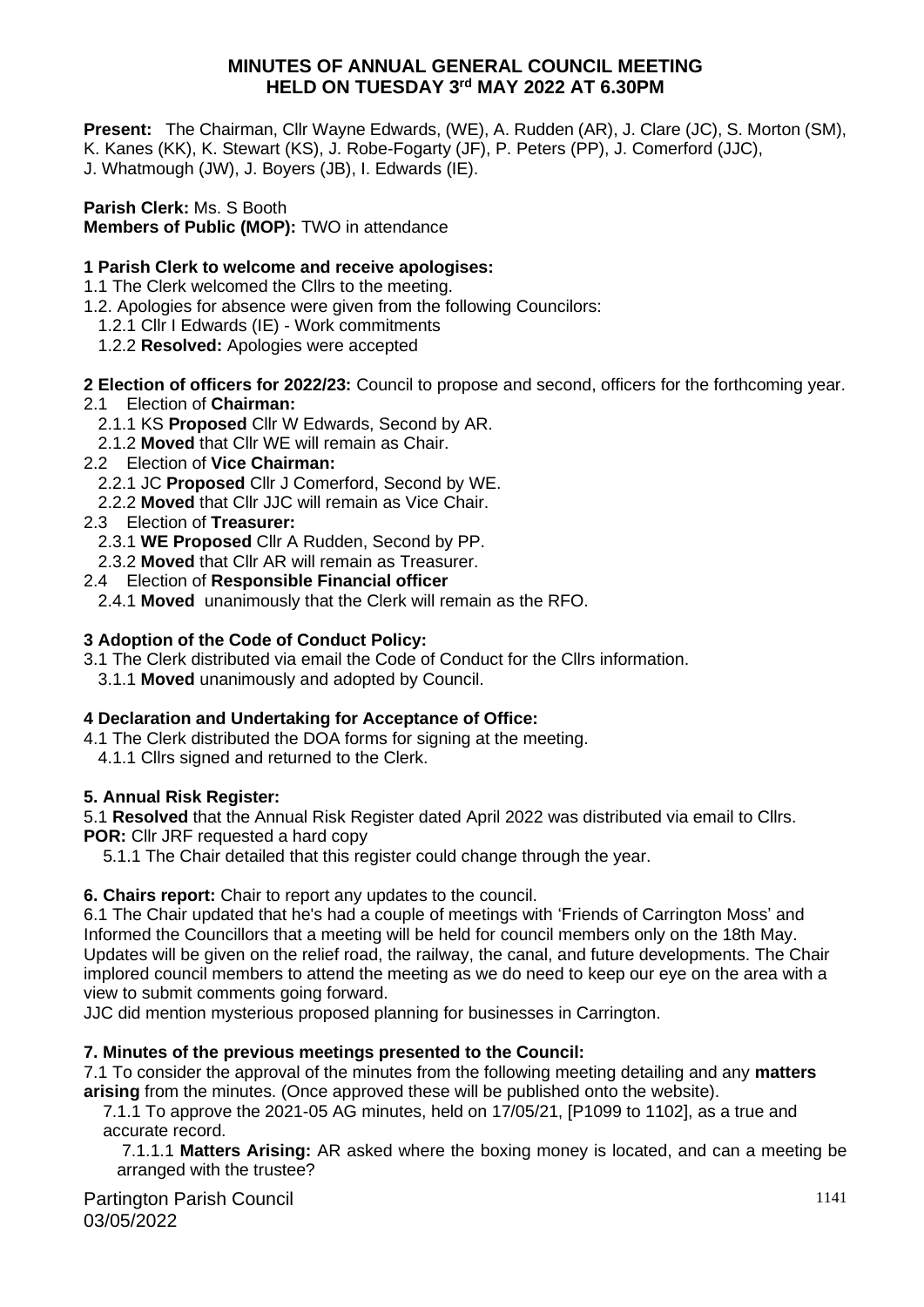The funds are banked in the Natwest environmental account and when directed a meeting can be arranged with the trustees.

**POR:** The funds detailed above do not belong to the Parish Council, therefore it is for the Boxing club trustees to decide how and when the funds are spent.

7.1.1.2 **Moved** by AR, seconded by JC.

 7.1.2 To approve the 2022-04 minutes, held on 04/04/22, [P1134 to 1138], as a true and accurate record.

7.1.2.1 **Resolved** that there were matters arising from the aforementioned set of minutes.

7.1.2.2 **Moved** by KS, seconded by SM.

Cllr I Edwards arrived at the meeting at 6.38pm

#### **8 Election of delegates for committee groups:**

- 8.1 Council to agree on the members of the sub committee
	- 8.1.1 **Resolved** that all members on the sub committees will remain the same.
	- 8.1.2 **Resolved** that there will be no Pavilion committee going forward.

8.1.3 **Moved** unanimously.

#### **9 Planning Applications:**

9.1 To note planning applications received from Trafford Borough Council.

 9.1.1 **107606/ADV/22 – 6 Partington Shopping Centre, Central Road, Partington M31 4EL** Retrospective advertisement consent for two fascia signs surrounding existing ATM. Received: 19/04/22

9.1.1.1 Comments: No objections

9.1.2 **107799/FUL/22 – 6 Partington Shopping Centre, Central Road, Partington M31 4EL** Retrospective application for the installation of a new ATM.

Received: 19/04/22

9.1.2.1 Comments: No objections

#### **10. Any other Business (Comments / Inquiries / Reports):**

**10.1** Each Councillor is requested to use this opportunity to report minor matters of information not included elsewhere on the agenda and to raise items for future agendas.

10.1.1 KS: Reported logs of wood fly-tipped next to the subway.

*Action: Log for CIWs to collect.* 

10.1.2 SM: Enquired if the Parish will be entitled to a larger police presence when the developments are completed. It is not just about the infrastructure; we must have the confidence that the emergency services must be able to access the parish with ease.

 10.1.3 PP: Reported fly tipping at the Social Club and the broken bollard light opposite the Methodist church.

 *Action: Clerk to report to Mangrove Estates and Trafford online.*

10.1.4 JW: Reported fly tipping on Westmorland Road and Lobelia Walk.

 *Action: Clerk requested photographs and will liaise with YHG.*

 10.1.5 JB: Reminded the PC that The Peoples Church can be used for the Jubilee event and that Mrs Lancey will be holding a celebration of Partington event in June.

 10.1.6 JJC: Enquired if the Council members still wanted him to go ahead and gather quotations for an electric vehicle.

*Action: Resolved that the Council would like JJC to continue.*

 10.1.7 AR: Updated that the Pavilion car park is in need to renovation and the following items are needed inside the Pavilion.

 *Action: Resolved that quote are required for the levelling of the gate at the entrance of the car park. An extractor fan, mould paint is also required.*

10.1.8 SB:

10.1.8.1 Updated that and confirmed that the Jubilee event will take place on Wednesday  $1<sup>st</sup>$ June, 3pm to 6.30pm at the Peoples Church.

10.1.8.2 As part of celebrate Partington, YHG will conduct a 'big clean-up day' on June 21<sup>st</sup>.

10.1.8.3 The Parish Council have put 'don't drop litter' stickers around the estate.

Partington Parish Council 03/05/2022